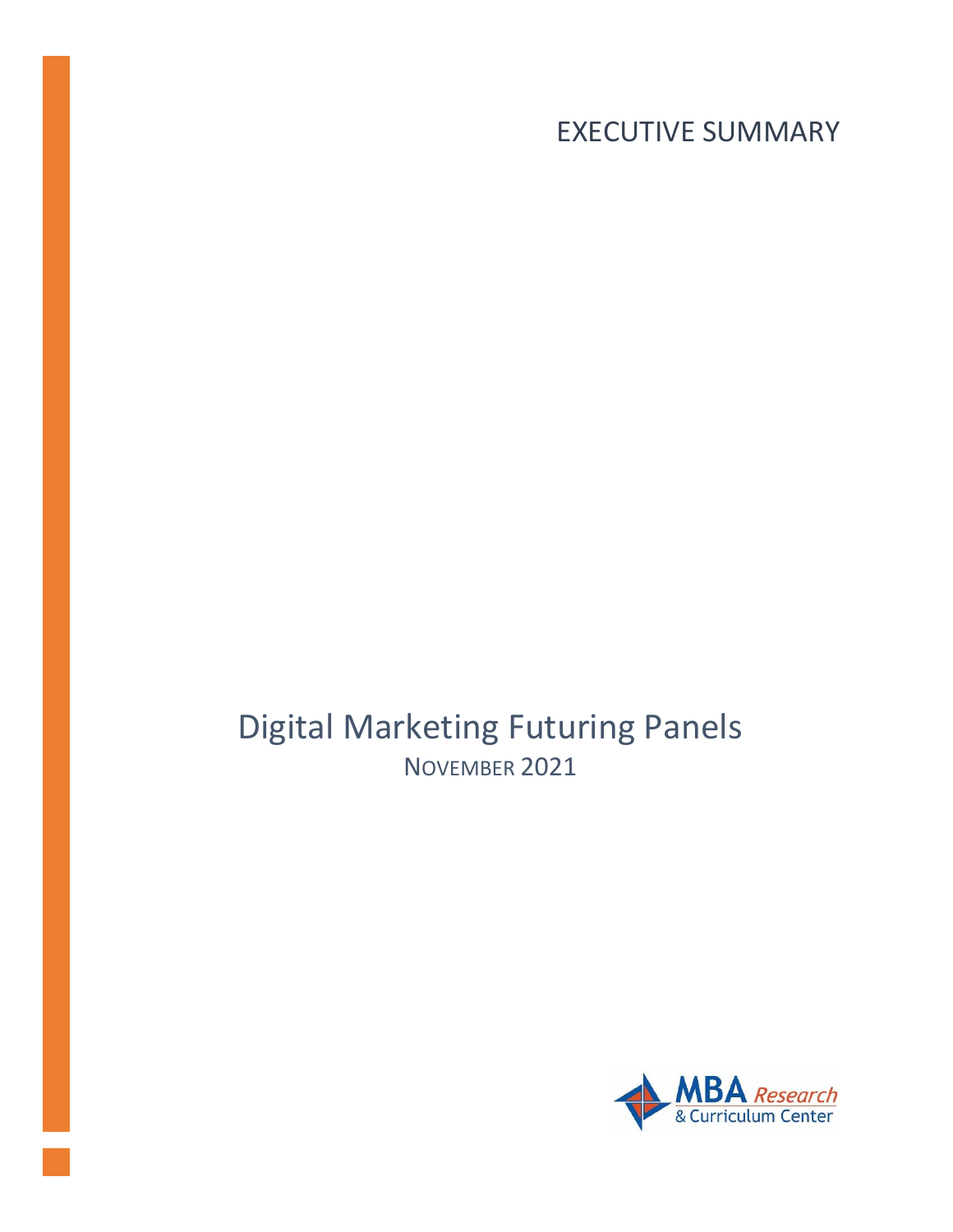# **Contents**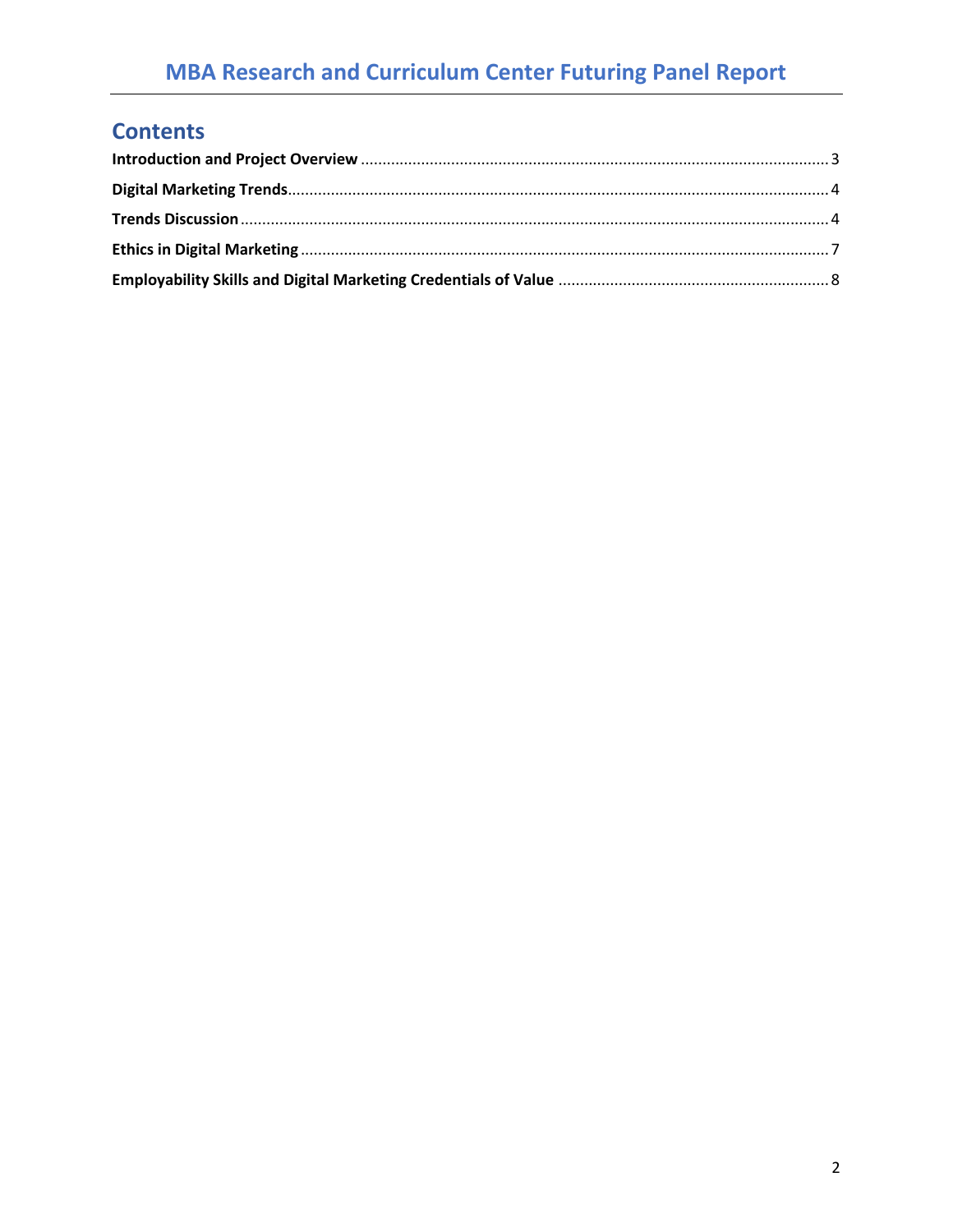## <span id="page-2-0"></span>**Introduction and Project Overview**

MBA Research and Curriculum Center held two digital marketing Futuring Panels with business professionals (one virtual and one in-person panel) in November of 2021. The information collected will be used to bolster existing digital marketing standards and to develop a nineweek digital marketing course planned for completion in Summer 2022.

### Each Futuring Panel

- Validated current digital marketing standards
- Provided feedback on forward-thinking trends and related skill sets in digital marketing
- Discussed ethics in digital marketing and provided examples of ethical dilemmas
- Shared perspectives on employability skills and digital marketing credentials of value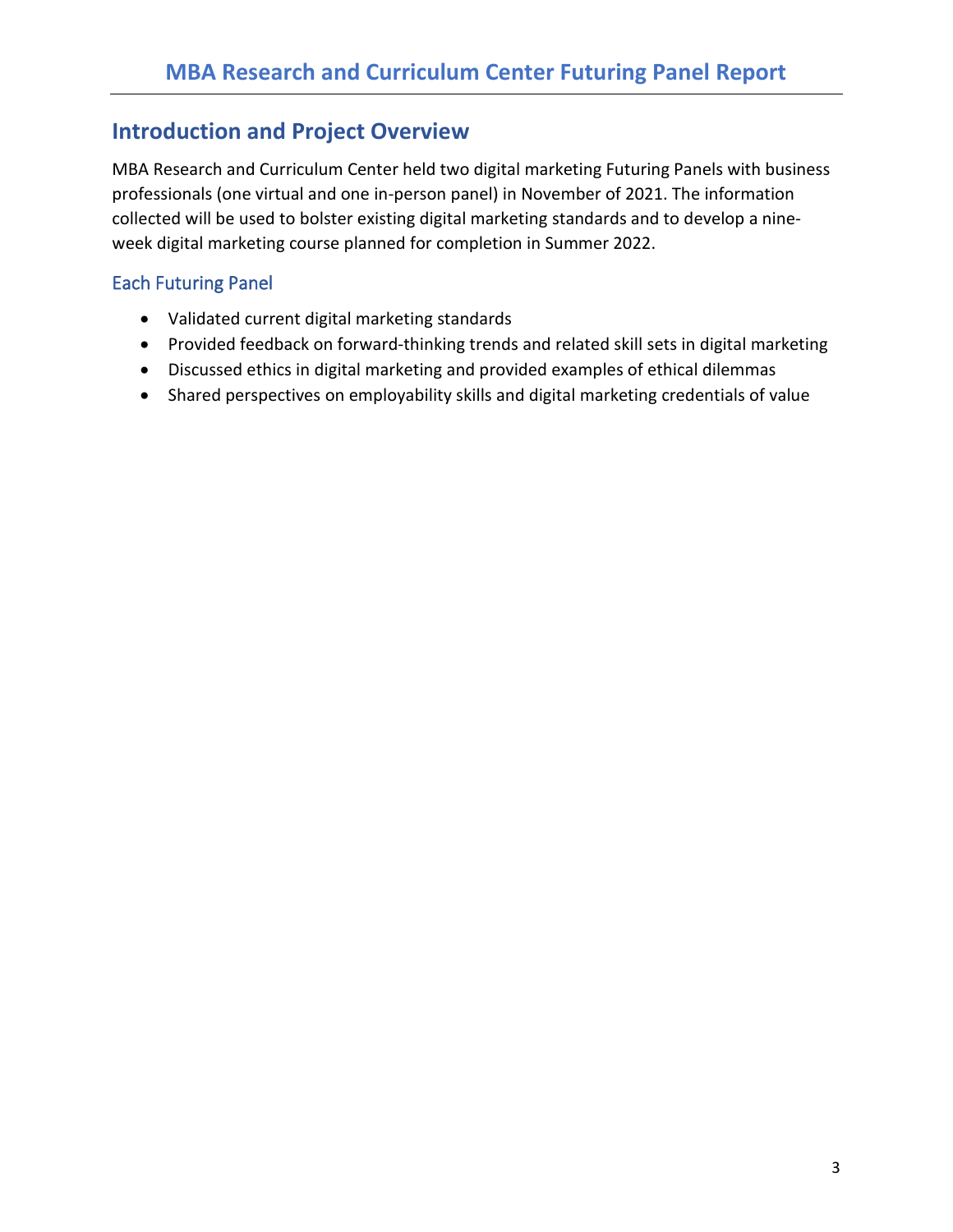## <span id="page-3-0"></span>**Digital Marketing Trends**

- A Focus on Climate/Sustainability
- Growth of Reputation and Brand Management
- Corporate Responsibility Roles Increase
- Rise of Personalization and Persona-Driven Strategies
- The Pandemic Effect on Digital Marketing
- Digital Marketing Is Reactive
- Increased Interaction With Legal and Compliance
- Data Acquisition Must Benefit the Customer
- Changes in Data Usage and Reporting
- Continued Increase in Revenue Attribution and Reporting
- Content Is Shaped by Consumer Trends
- Continued Evolution of Digital Marketing
- Brand and Online Reputation Management Is Collaborative
- Criticality of Marketing Automation Platforms
- Digital Marketing Strategy—Pick Three

## <span id="page-3-1"></span>**Trends Discussion**

#### **Trend: A Focus on Climate/Sustainability**

The current focus on climate/sustainability in our society is driving the need for innovative ideas.

- Sustainability marketplaces for B2B
- Carbon-offset programs for shipping companies

#### **Trend: Growth of Reputation and Brand Management**

Reputation and brand management is a big piece of what marketers are responsible for today. They are tasked with creating digital engagement advocacy events for their stakeholders.

The COVID-19 pandemic accelerated this need, and marketers are learning how to support it.

#### **Trend: Corporate Responsibility Roles Increase**

Companies are seeing a shift toward marketers leading corporate responsibility. Why?

- Customers want to hear from a company that aligns with their values.
- Reputation can help build the company.
- Marketers can build this into the customer experience.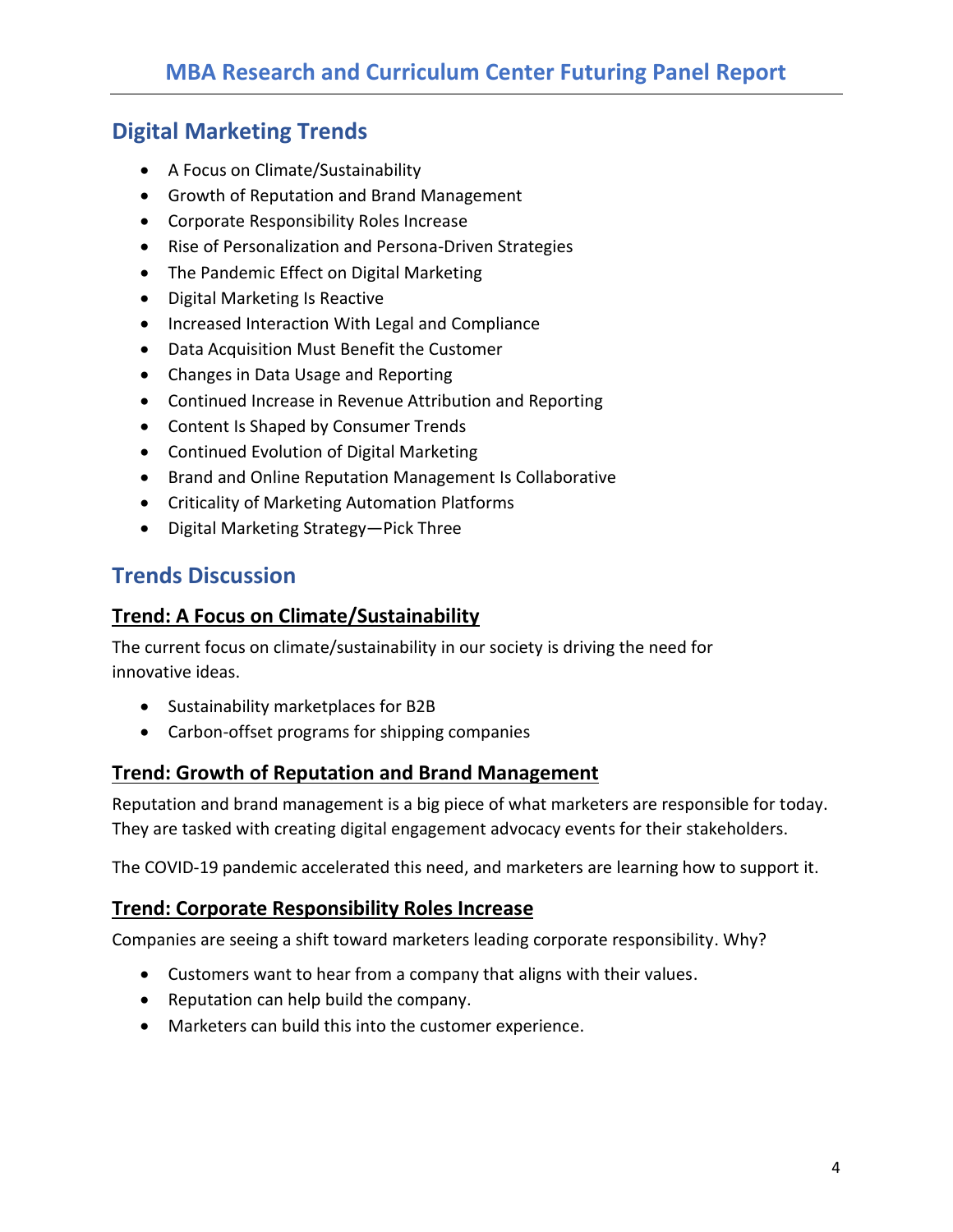## **Trend: Rise of Personalization and Persona-Driven Strategies**

Everything now is about digital experiences, personalization based on persona marketing.

### **Trend: The Pandemic Effect on Digital Marketing**

Customer demand for buying easily online increased exponentially during the pandemic, creating new revenue streams and the need for seamless e-commerce functionality.

## **Trend: Digital Marketing Is Reactive**

Digital marketing is a responsive team skill—"prepare to react." You need to have awareness of the larger world and what's going on in terms of how it will affect your company's product or your marketing tactics.

- Environmental/Governance changes; shutdowns; labor shortages; pipeline slowdowns
- Amazon can make an e-commerce company go away overnight; Facebook ads can take away your leads overnight; Google Analytics—how we will be reporting on things next with Google 4.0

## **Trend: Increased Interaction With Legal and Compliance**

Marketers are having more interaction with legal and compliance due to new regulations and a consumer atmosphere that is intolerant of missteps.

## **Trend: Data Acquisition Must Benefit the Customer**

Data acquisition needs to be fun/engaging for the customer—giving authentic, on-brand experiences in exchange for customer feedback (data) is important.

## **Trend: Changes in Data Usage and Reporting**

- Balancing increasing data regulations with customer demand for more convenience
- Focusing on transactional data and the growth and retention of existing customers

#### **Trend: Continued Increase in Revenue Attribution and Reporting**

- Marketing is now responsible for driving revenue.
- QBR (quarterly-based reporting) is now the responsibility of marketing, broken out by spend all the way to pipeline.
- Sales and marketing are now often reporting to the same leader.
- Marketing operations is digital, communications, demand gen, sales.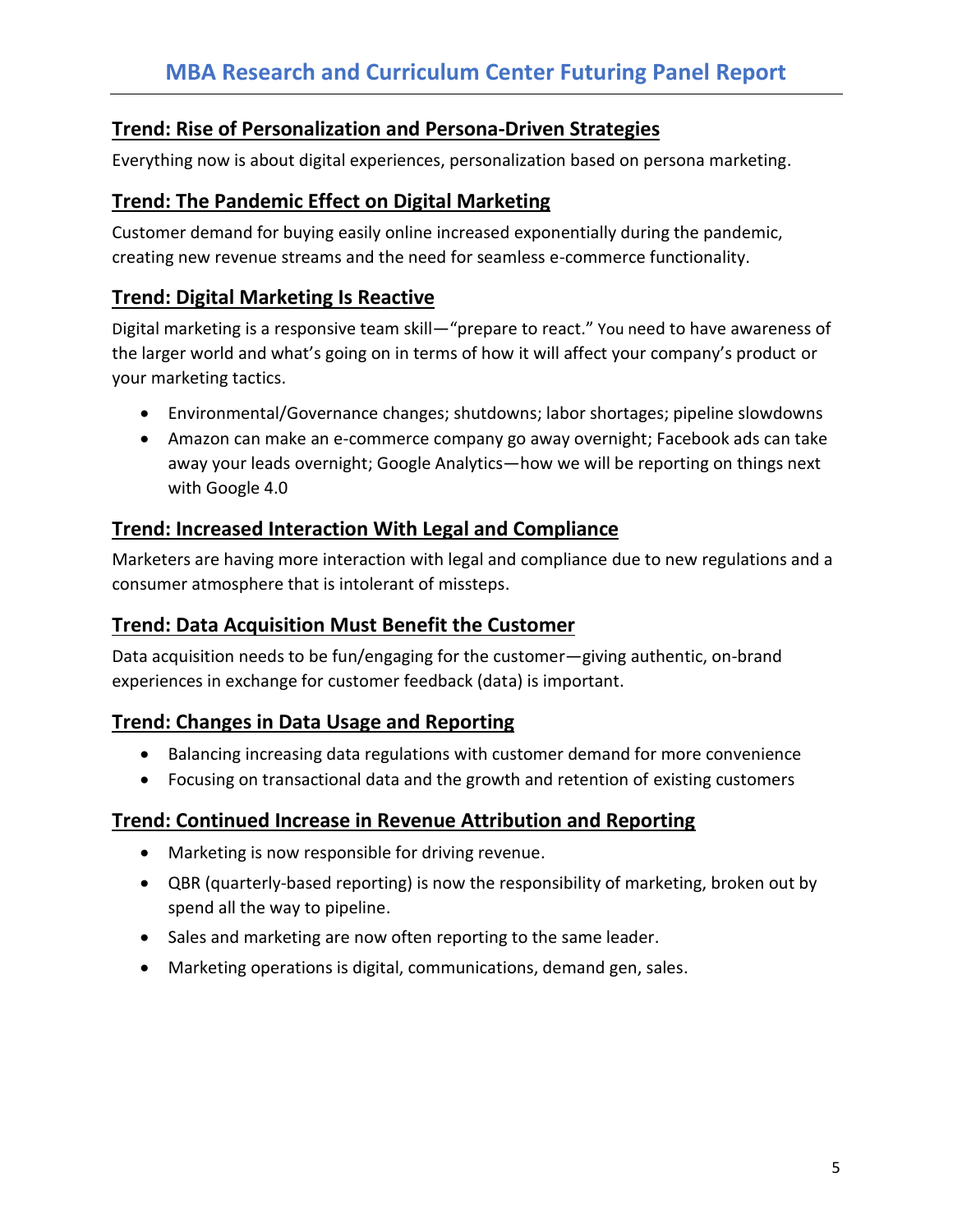## **Trend: Content Is Shaped by Consumer Trends**

Customer tolerance and expectation for delivering the right message at the right time is critical now. Consumer ad fatigue makes it hard to break through the noise.

- Cohesive messaging across all digital branding is necessary—website, emails, social.
- Companies are focusing on storytelling around their product/service and plugging into consumer concerns.

## **Trend: Continued Evolution of Digital Marketing**

Digital marketing is still quickly evolving. Panel participants discussed where digital has come from and where it is heading.

- Overall marketing efforts are now 80% digital and 20% traditional (sometimes 90/10).
- Chat boxes/Chatbots/Live chat
- Privacy is a major concern: GDPR, CCPA; South Carolina laws
- UX/UI: Focus on technology being easy
- Focusing on content and SEO; leveraging own database for the cookie-less future
- Intent data—next big thing

## **Trend: Brand and Online Reputation Management Is Collaborative**

Saying something wrong in today's climate (of "cancel culture")—in front of a million people is damaging. To combat this, don't do anything in a vacuum. Having multiple people review copy before it goes out is worth the extra time and effort.

## **Trend: Criticality of Marketing Automation Platforms**

Marketing automation is critical/commonplace now.

• The leading technology platform tools include Marketo, Eloqua, and Salesforce for qualified leads.

## **Trend: Digital Marketing Strategy—Pick Three**

With so many digital marketing methods available, try picking just three and becoming the master of those methods. Invest in what your team can manage and then analyze and report on those tactics. Tweak your strategy as you go; stick with it to see results.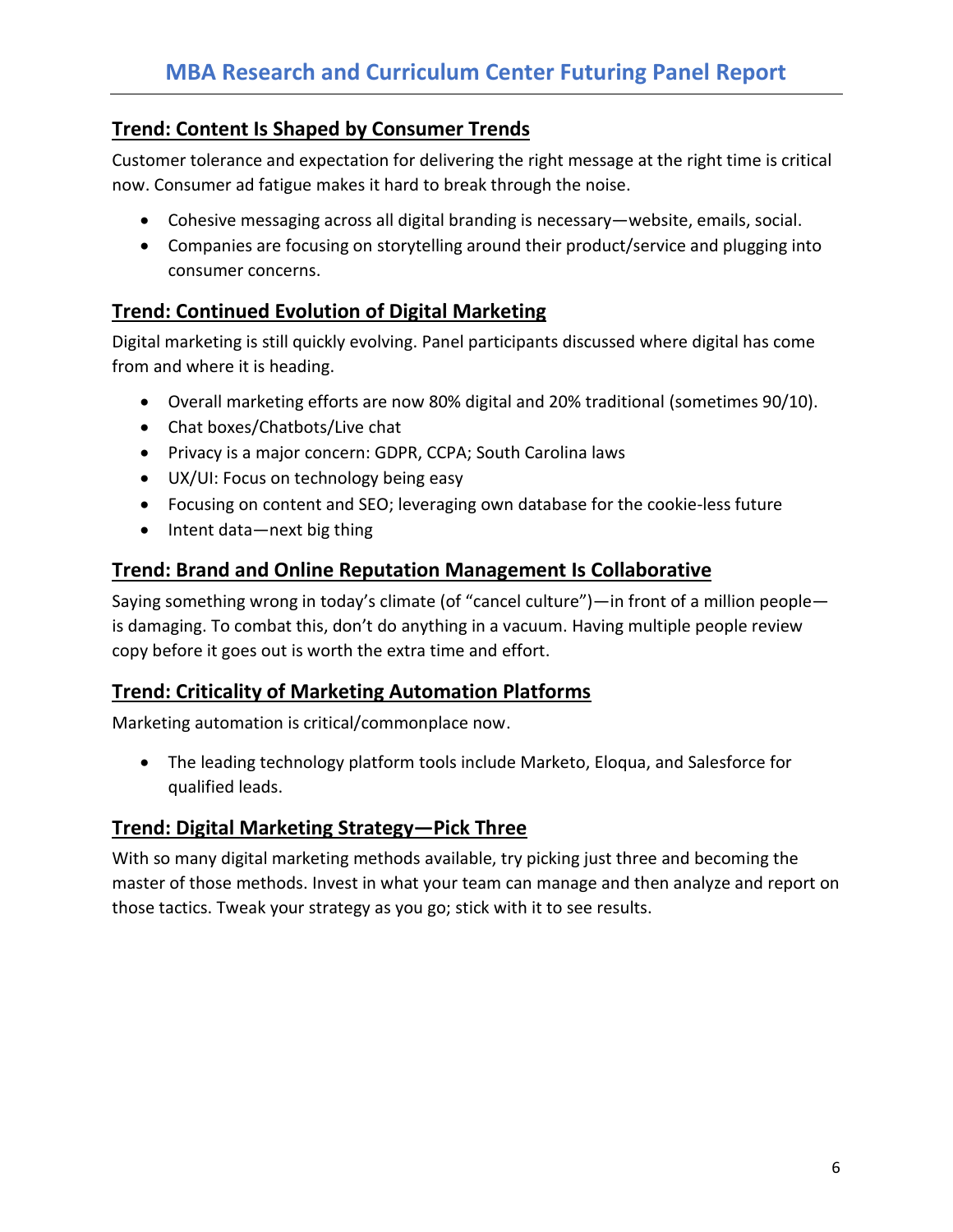## <span id="page-6-0"></span>**Ethics in Digital Marketing**

## **DEI Is Top of Mind**

Participants said that DEI is a principle in everything they do. In terms of what they do, why they do it, and how they do it, they must be thinking about DEI, thinking about audience, thinking about messaging.

## **Content and Inclusivity**

Considering ad copy and imagery, and showing diversity and keeping it natural so it doesn't look too staged are the priority.

## **Personal Social Media Use by Employees**

Employee activity (politics, racism, language) on social platforms outside of work can be problematic. Anyone can screenshot inappropriate activity, find out where that person works, and send the information to their supervisor or upper management. It's the supervisor's responsibility to report this, even if it means the employee will be terminated.